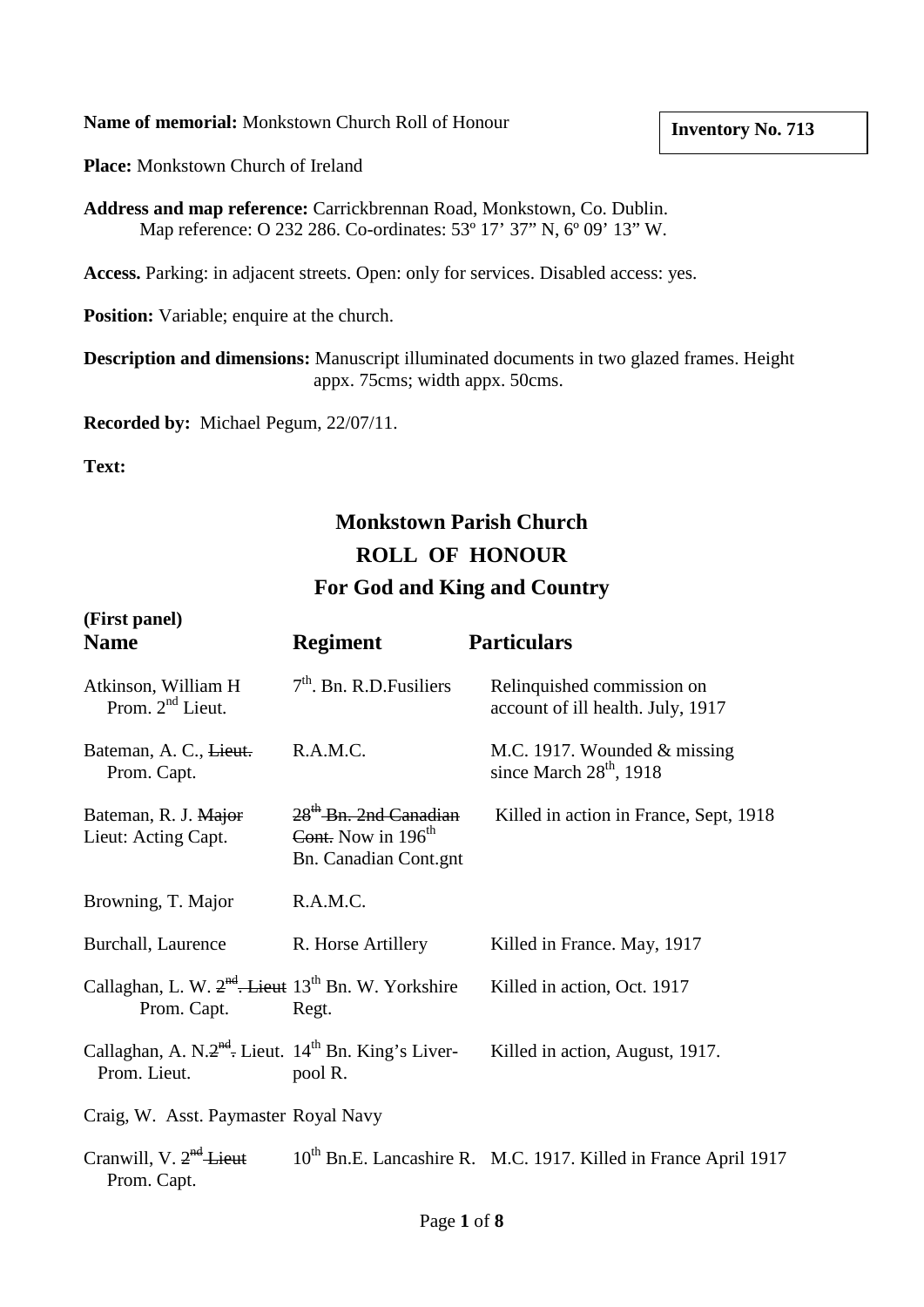| Cranwill, Phillip                                                                                                    | R.N. Transport Service                                                      |                                                                                                      |  |
|----------------------------------------------------------------------------------------------------------------------|-----------------------------------------------------------------------------|------------------------------------------------------------------------------------------------------|--|
| Cranwill, Guy<br>Prom $2nd$ Lieut.                                                                                   | $7th$ 3 <sup>rd</sup> Bn. R.D. Fusiliers.<br>Ind Army.                      |                                                                                                      |  |
| Dowse, J.C.A. Lieut<br>Prom. Capt. Major                                                                             | R.A.M.C.                                                                    | M.C. 1916. Bar Oct. 1918                                                                             |  |
| Dowse, Henry H. $2^{nd}$ -Lieut $7^{th}$ -Bn.R.D.Fusiliers. Now Died on Nov 10 <sup>th</sup> 1918 of<br>Prom. Lieut. | in A.S.C. R. Flying C.                                                      | influenza after wounds rec. in Italy on Oct.<br>$29th$ .                                             |  |
| Dowse, Charles E                                                                                                     | $7th$ Bn. R.D. Fusiliers                                                    | Killed in action at the Dardenelles August<br>1915                                                   |  |
| Exans, W. St.L. Lieut.                                                                                               | $6th$ Bn.R. Inniskilling F.                                                 | Relinquished commission on account of ill-<br>health Feb. 1916                                       |  |
| Fergusson, D. H. Lieut                                                                                               | 1 <sup>st</sup> Bn.Q.O.Cameronian<br>High.                                  | Died 2.2.16 of wounds rec. at Givenchy in<br>Dec. 1914                                               |  |
| Fitzgerald, T. P. Capt.                                                                                              | Royal Artillery                                                             |                                                                                                      |  |
| Fitzgerald, T. M. Asst. P.                                                                                           | Royal Navy                                                                  |                                                                                                      |  |
| Fitzgerald, W. E. Lieut.<br>Prom. Capt.                                                                              | R.A.M.C.                                                                    | M.C. 1918                                                                                            |  |
| Gilbert, G. Lt-Col. D.S.O.                                                                                           | <sup>12th</sup> Bn Yorkshire Lt.Inf Retired<br>Now in the Entrenching Regt. |                                                                                                      |  |
| Godfrey, A. E.                                                                                                       | $12th$ Bn. R. Lancashire R.                                                 |                                                                                                      |  |
| Godfrey, James                                                                                                       | E. Yorkshire Regt.                                                          | Killed in France, May 1917                                                                           |  |
| Green-Kelly, G. $2nd$ Lieut. $10th$ Bn. S. Lancashire R.                                                             |                                                                             |                                                                                                      |  |
| Gray, R. K.                                                                                                          | <b>Flying Corps</b>                                                         | <b>S. Irish Horse</b> Now in R. Died of pneumonia in Military Camp,<br>Huntingdon, England Nov. 1918 |  |
| Gray, Frank                                                                                                          | S. Irish Horse                                                              | Prisoner of war in Germany March 1915<br>Repatriated Jan. 1919                                       |  |
| Hall, E. R. Adair, Capt.                                                                                             | $1st$ Bn. King's Liverpool R.                                               |                                                                                                      |  |
| Hall, H. D. Adair, Lieut.<br>Prom Lieut-Commdr.                                                                      | Royal Navy                                                                  | Mentioned in Despatches June 1918                                                                    |  |
| Hall, M. Adair. Lieut.                                                                                               |                                                                             | 5 <sup>th</sup> Bn. R. Inniskilling F. Reported missing since April, 1917                            |  |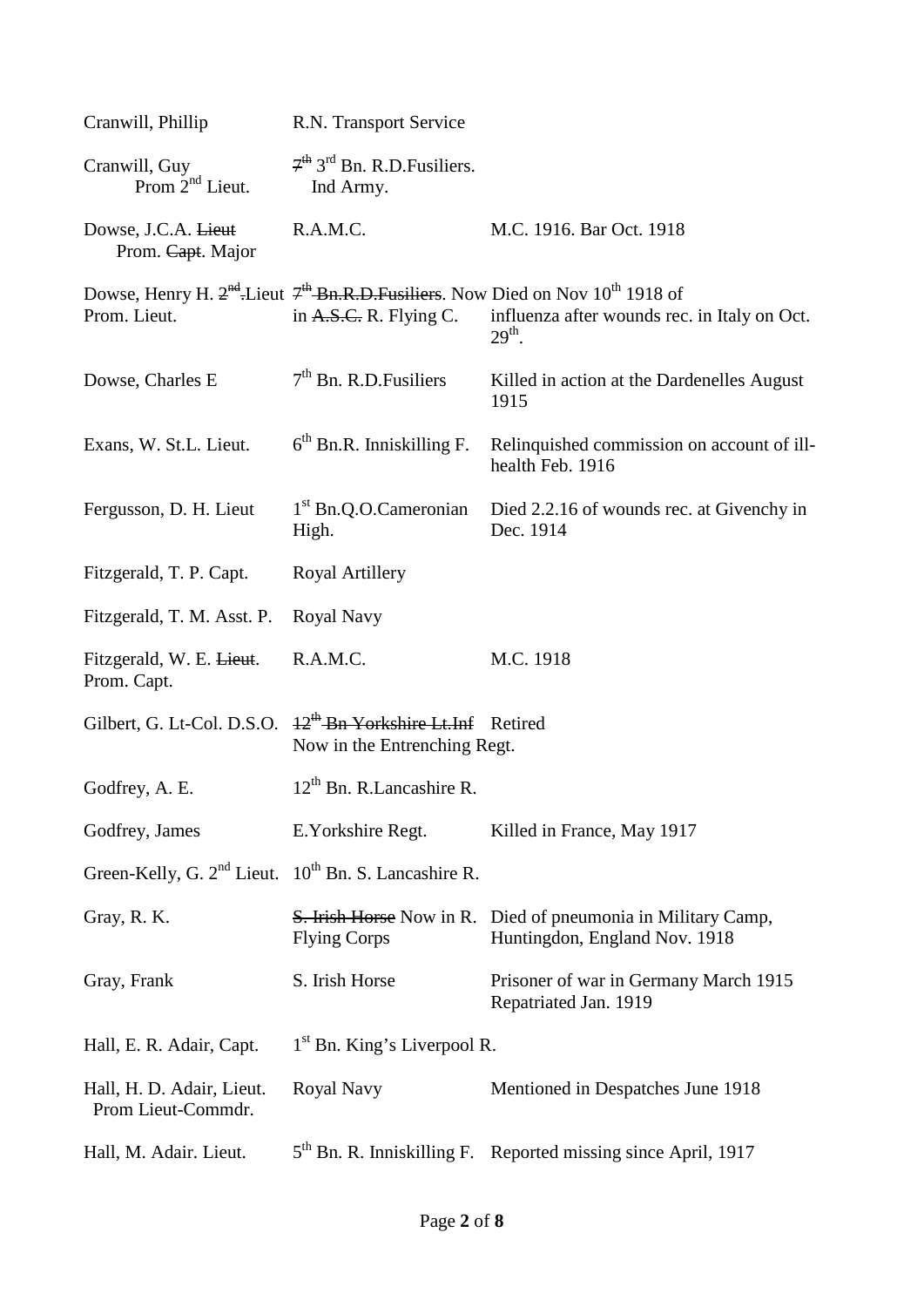|                                                                                                     |                                                                                                            | Hannon, L. N. <sup>1</sup> 2 <sup>nd</sup> . Lieut. $7th$ Bn. King's Liverpool R. Killed at Festubert, May 1915 |  |
|-----------------------------------------------------------------------------------------------------|------------------------------------------------------------------------------------------------------------|-----------------------------------------------------------------------------------------------------------------|--|
| Heard, J. R. Major $4^{th}$ Bn. Nigeria Regt.                                                       |                                                                                                            |                                                                                                                 |  |
| Heard, R. L.2 <sup>nd</sup> . + <sup>st</sup> Lieut. R. Garrison Artillery M.C. 1919<br>Capt. Major |                                                                                                            |                                                                                                                 |  |
| Henthorn, Edward                                                                                    | 5 <sup>th</sup> Bn. R. Irish Lancers<br>now in 3 <sup>rd</sup> -Bn. R. Munster Fusiliers<br>Royal Engineer |                                                                                                                 |  |
| Hill, Lance. Lieut.                                                                                 | A.S.C.                                                                                                     |                                                                                                                 |  |
| Holland, Charles                                                                                    | Royal Navy                                                                                                 |                                                                                                                 |  |
| Holmes, R. C. E. Lieut.<br>Prom. Capt.                                                              | $3rd$ . Bn. R. Inniskilling F.                                                                             |                                                                                                                 |  |
| Kidd, G. R. $2nd$ . Lieut.                                                                          | Attached to $2nd$ . Bn. R. I. Fus.                                                                         |                                                                                                                 |  |
| Kyrke, G. Asst. Paymr.                                                                              | Royal Navy                                                                                                 |                                                                                                                 |  |
| Knight, Harry                                                                                       | 9 <sup>th</sup> Bn. R. Inniskilling F.                                                                     |                                                                                                                 |  |
| Knight, William                                                                                     | $7th$ Bn. R. Inniskilling F.                                                                               |                                                                                                                 |  |
| Lawder, T. A. Lieut.                                                                                | R.A.M.C.                                                                                                   |                                                                                                                 |  |
| Lewis, Thomas H.                                                                                    | <b>Royal Engineers</b>                                                                                     |                                                                                                                 |  |
| Llewellyn, Charles                                                                                  | A. S. C.                                                                                                   |                                                                                                                 |  |
| Long, Harry                                                                                         | 9 <sup>th</sup> Bn. R. Inniskilling F.                                                                     |                                                                                                                 |  |
| Long, Willie                                                                                        | $9th$ Bn. R. Inniskilling F.                                                                               |                                                                                                                 |  |
| Magill, R. <del>Lieut</del> . Prom. Capt. Attached to 2 <sup>nd</sup> . Bn. R. I. Regt.             |                                                                                                            |                                                                                                                 |  |
| Mason, J. T. <del>Lieut</del> . Prom.Capt. 3 <sup>rd</sup> Bn. R. Sussex Regt. M.C. 1918            |                                                                                                            |                                                                                                                 |  |
| Martin, G. J. Lieut.                                                                                | $4th$ Bn. R. Irish Regt.                                                                                   |                                                                                                                 |  |
| McClatchie, George                                                                                  | R. Inniskilling Fus.                                                                                       |                                                                                                                 |  |
| McClatchie, Richard                                                                                 | Royal Navy                                                                                                 | Drowned in H.M.S. Goliath. May                                                                                  |  |
| McConkey, G. S. Lieut.<br>Prom. Capt.                                                               | R.A.M.C.                                                                                                   |                                                                                                                 |  |

 <sup>1</sup> Norman Leslie, on Commonwealth War Graves Commission records.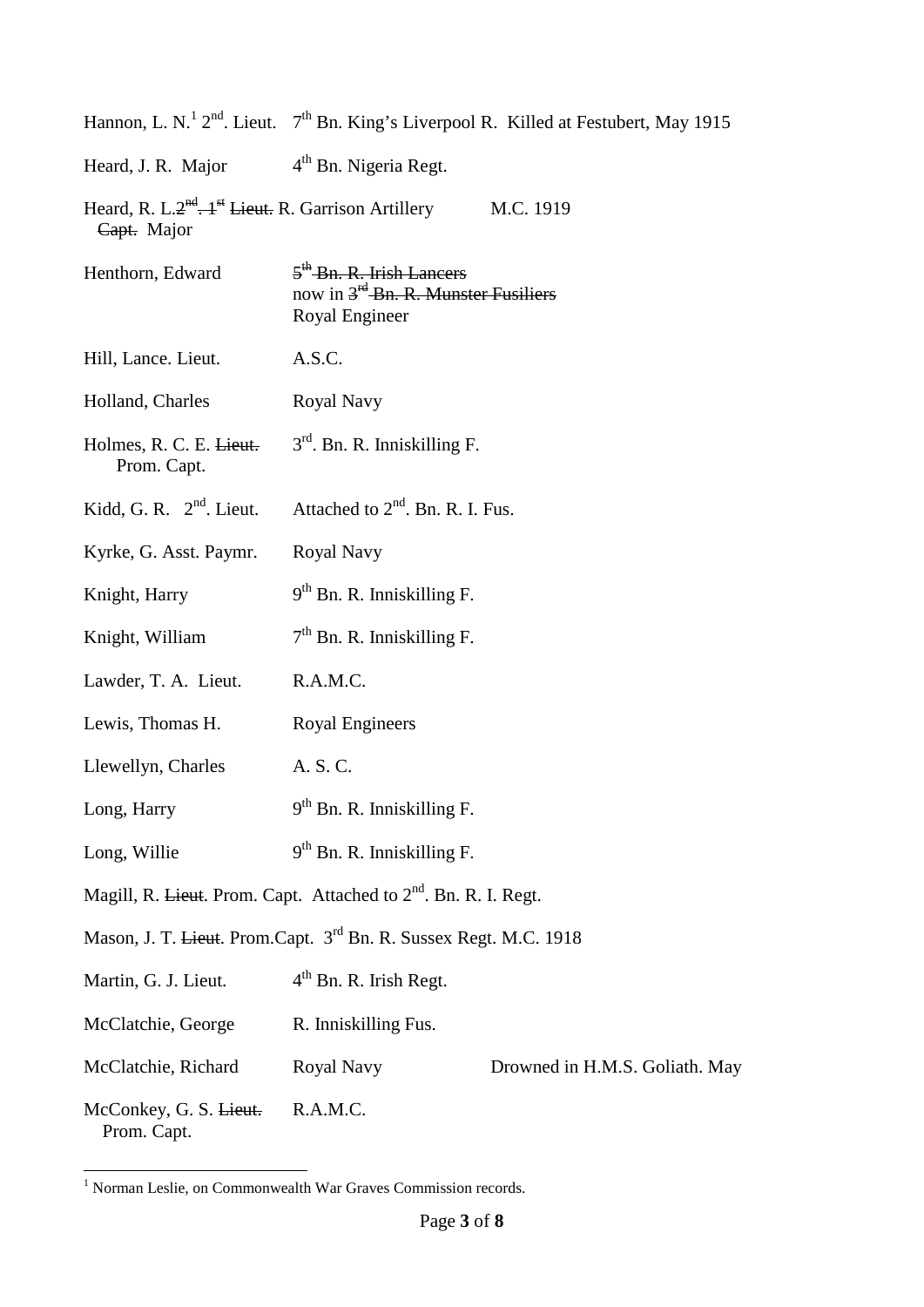| McConkey, A. I. 2 <sup>nd</sup><br>prom. Lieut.<br>gaz. $2nd$ Lieut                                              | Attached to 4 <sup>th</sup> Bn. King's L.R.<br>Now in 58 <sup>th</sup> Rifles, Frontier Force, I.A.<br>R. Flying Corps Jan 1918 |                                                                                                                     |  |
|------------------------------------------------------------------------------------------------------------------|---------------------------------------------------------------------------------------------------------------------------------|---------------------------------------------------------------------------------------------------------------------|--|
| McCormack, Edward                                                                                                | Royal Navy                                                                                                                      | Resigned on account of ill health 1916.                                                                             |  |
|                                                                                                                  |                                                                                                                                 | McCormick, J. H. G. Capt. 4 <sup>th</sup> Bn. R. Warwickshire R. Died in Menier of wounds rec. at Ypres<br>Oct.1914 |  |
| McCormick, H. Capt.<br>Prom Temp. Major                                                                          | $3rd$ Bn Leinster Regt. &<br>Machine Gun Corps                                                                                  | M.C. 1915. Mentioned in despatches for<br>services in Mesopotamia Aug. 1918                                         |  |
| McCormick, J. G. Lieut.                                                                                          |                                                                                                                                 | 5 <sup>th</sup> Bn. Worcestershire R. Killed in Action in France, May, 1915.                                        |  |
| Millar, Edward                                                                                                   | $7th$ Bn. R. D. Fusiliers                                                                                                       | Killed in Action at the Dardenelles August<br>1915                                                                  |  |
| Millar, F. Lieut                                                                                                 | Royal Navy                                                                                                                      | D.S.C. 1915                                                                                                         |  |
| Moore, Harry                                                                                                     | R. Irish Rifles                                                                                                                 | Killed at Neuve Chapelle, March 1915.                                                                               |  |
| Morris, William                                                                                                  | King's Liverpool R.                                                                                                             | Died of wounds May $7th$ , 1917.                                                                                    |  |
| Morrison, Howard                                                                                                 | 7 <sup>th</sup> Bn. R. D. Fusiliers                                                                                             |                                                                                                                     |  |
| Nelson, Samuel                                                                                                   | 9 <sup>th</sup> Bn. R. D. Fusiliers                                                                                             |                                                                                                                     |  |
| Newell, J. G. Capt.                                                                                              | $2nd$ Bn. W. Yorkshire R. M.C. 1918                                                                                             |                                                                                                                     |  |
| Perrin, G. W. Lieut.                                                                                             | A. S. C.                                                                                                                        |                                                                                                                     |  |
| Pigot, G. $2nd$ Lieut.                                                                                           | $19th$ Punjabis                                                                                                                 |                                                                                                                     |  |
| Pim, A.S. Lieut. Prom Capt.2 <sup>nd</sup> Bn R. Irish Regt.                                                     |                                                                                                                                 | M.C. 1918. Prisoner in Germany March 1918<br>Repatriated Dec. '18                                                   |  |
| Pim, D. C. Lieut. Prom Capt. R.A.M.C.                                                                            |                                                                                                                                 | Mentioned in Despatches and D.S.O. Aug.<br>1917                                                                     |  |
| Pim, F. E.2 <sup>nd</sup> Lieut. Prom Capt. 7 <sup>th</sup> Bn. L.N. Lancashire R.<br>King's Own Lancaster Regt. |                                                                                                                                 |                                                                                                                     |  |
| Rawlins, T. M. Lieut.                                                                                            | $1st$ Bn D. of C. Lt. Infantry                                                                                                  |                                                                                                                     |  |
| Reid, Richard                                                                                                    | Royal Navy                                                                                                                      |                                                                                                                     |  |
| Ridings, C. Capt.<br>Prom. Brigade Major                                                                         | $1st$ Bn, R. Inniskilling F. D.S.O. 1915                                                                                        |                                                                                                                     |  |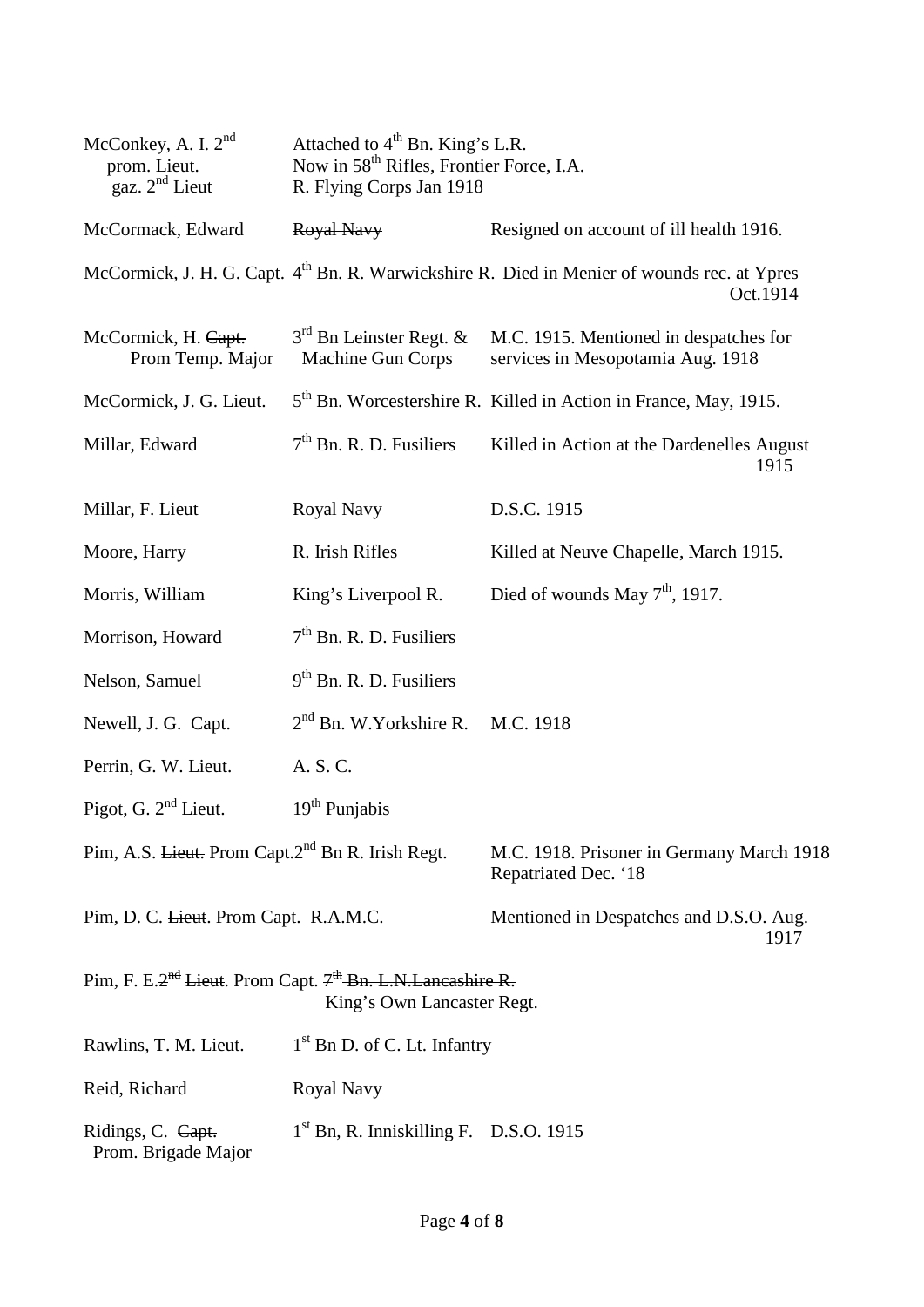| Saunders, Samuel S.                                               | R. Flying Corps                                                         |                                                               |  |
|-------------------------------------------------------------------|-------------------------------------------------------------------------|---------------------------------------------------------------|--|
| Seawright, William                                                | Hon. Artillery Co.                                                      |                                                               |  |
| Sergeant, I.                                                      | $5th$ Bn R. Irish Fus.                                                  |                                                               |  |
| Simmons, R. Lieut.                                                | A. S. C.                                                                |                                                               |  |
| Simms, A. G. F. Lieut.                                            | 6 <sup>th</sup> Bn Connaught RangersMissing, believed drowned, Dec.1917 |                                                               |  |
| Spear, R. $2nd$ Lieut.                                            | <b>Indian Army</b>                                                      |                                                               |  |
| Stewart, P. Capt.                                                 | R.A.M.C.                                                                |                                                               |  |
| Stewart, C. J. <sup>2</sup> 2 <sup>nd</sup> Lieut. S. Irish Horse |                                                                         |                                                               |  |
| Taylour, Noel                                                     | $7th$ Bn Leinster Regt.                                                 |                                                               |  |
| Tennant, Harry                                                    | R.A.M.C.                                                                |                                                               |  |
| Ward, Harry R. Prom 2 <sup>nd</sup> Lieut R.A.M.C. R.G.A.         |                                                                         |                                                               |  |
| Wheeler, H. de C. Lieut. A. S. C.                                 |                                                                         |                                                               |  |
| White, A. B. $2nd$ Lieut.                                         | R. Field Artillery                                                      | Mentioned in Despatches, April,<br>Croix de Guerre Oct. 1918. |  |
| White, J. H. B. $2^{nd}$ Lieut. $9^{th}$ Bn R.D. Fusiliers        | Ind. Army                                                               |                                                               |  |
| Whittaker, J. H. Lieut. 8 <sup>th</sup> Bn R. Inniskilling F.     |                                                                         |                                                               |  |
| Williams, George                                                  | 5 <sup>th</sup> Bn R. Irish Lancers                                     |                                                               |  |
| Holmes, Miss Bella                                                | St. John's Ambulance                                                    |                                                               |  |
| Hunter, Miss E. H.                                                | St. John's Ambulance                                                    |                                                               |  |
| Stewart, Rev. J. R.                                               | Army Chaplain                                                           | Killed at Cambrai, Jan 2 <sup>nd</sup> 1916.                  |  |
| Lawder, George W.                                                 | 51 <sup>st</sup> Bn Canadian Force                                      | Killed in Action in France, Oct 1918                          |  |
| Norwood, O. 2 <sup>nd</sup> Lieut                                 | A. S. C. Now in Royal Flying Corps                                      |                                                               |  |
| Weekes, O. H. Lieut.                                              | A. S. C. Now in Royal Flying Corps                                      |                                                               |  |
| Braddell, C. Lieut.                                               | $5th$ Bn R. Irish Rifles                                                |                                                               |  |

 <sup>2</sup> Charles *Trench* Stewart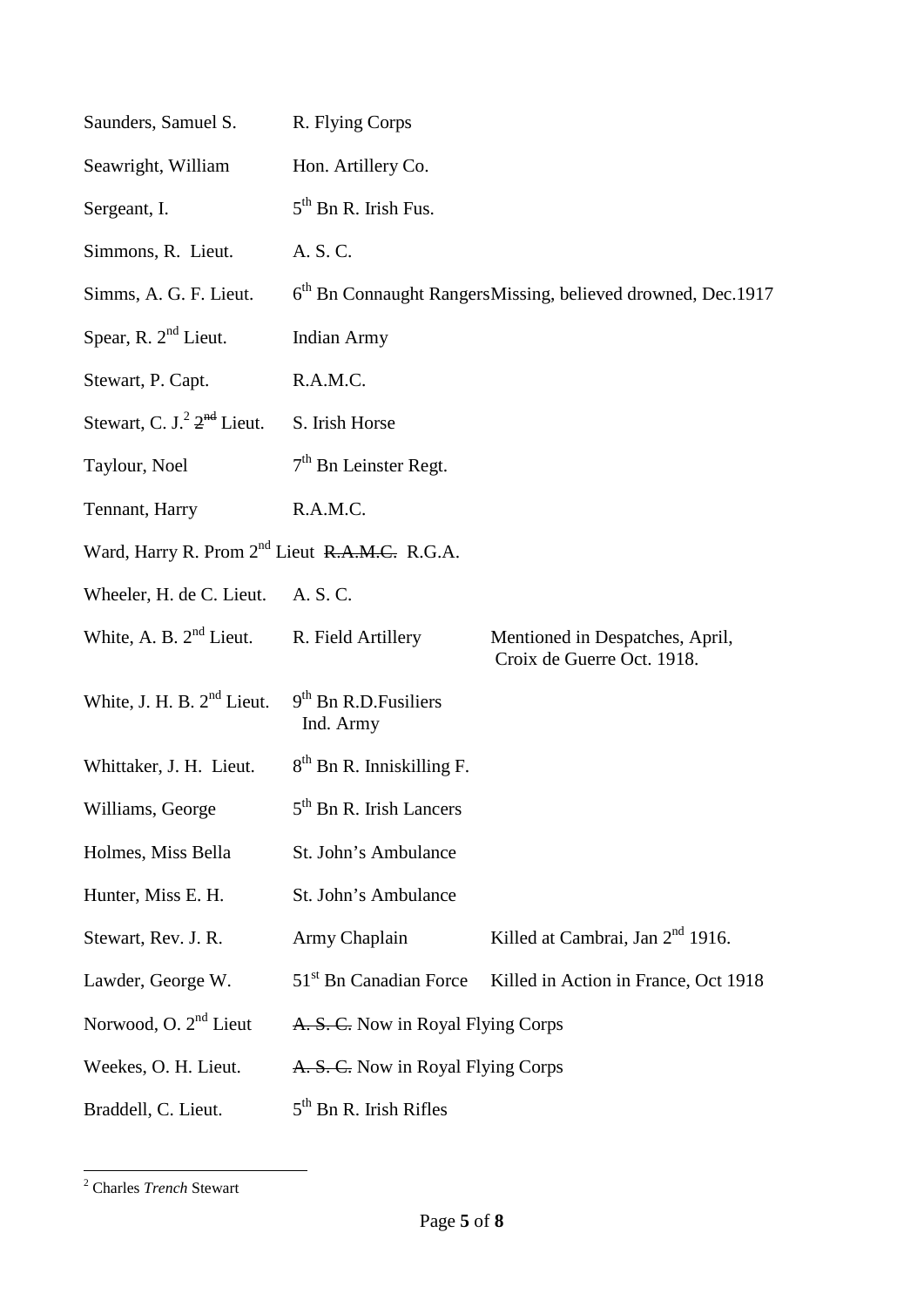| Hendy, Frank                                              | <b>Canadian Scottish</b>                                           |                                                          |  |
|-----------------------------------------------------------|--------------------------------------------------------------------|----------------------------------------------------------|--|
| Martin, G. C. $2nd$ Lieut.                                | $3rd$ Bn R. D. Fusiliers                                           | Killed in France, Aug. 1916.                             |  |
| Dockrell, G. S. Lieut.<br>Staff Capt.                     | $9th$ Bn Rifle Brigade                                             |                                                          |  |
| Foster, W. N. Lieut.                                      | A. S. C.                                                           |                                                          |  |
| McCormack, Garnet                                         | R. Canadian Engineers Now in Royal Air Force                       |                                                          |  |
| Foote, John                                               | 36 <sup>th</sup> Div Cycling Company                               |                                                          |  |
| Ward, William C.                                          | R.A.M.C.                                                           |                                                          |  |
| Jones, H. P. $2nd$ Lieut.<br>Prom Capt.                   | 1 <sup>st</sup> Bn Duke Corn. Lt. Infantry                         |                                                          |  |
| McCormack, Walter                                         | Canadian R.A.M.C.                                                  |                                                          |  |
| Despard, Richard                                          | $2nd$ Bn King Edward's Horse                                       |                                                          |  |
| Odbert, W. H. $2^{nd}$ Lieut. $6^{th}$ Bn R. Irish Rifles |                                                                    |                                                          |  |
|                                                           | Moore, E. C. F. 2 <sup>nd</sup> Lieut. Intellce. Dept. Indian Army |                                                          |  |
| Macartney, H. F. Lieut.-Col. Home Service                 |                                                                    | Retired                                                  |  |
| Heard, J. G. $2nd$ Lieut.                                 | <b>Royal Engineers</b><br>Now in Indian Army                       | M.C. 1917                                                |  |
| Trocke, W. $2nd$ Lieut.                                   | $3rd$ Bn R. I. Regiment                                            |                                                          |  |
| Houghton, Richard                                         | S. Irish Horse                                                     | Commended for 'Gallant conduct and<br>devotion to duty'. |  |
| Snow, Arthur                                              | $10^{th}$ Bn R. D. Fusiliers                                       |                                                          |  |
| Davidson, Archibald<br>Prom Sub-Lieut                     | $10^{th}$ -Bn R. D. Fusiliers<br>R. Naval Div.                     |                                                          |  |
| Crampton, Edward                                          | $10^{th}$ Bn R. D. Fusiliers                                       |                                                          |  |
| Davis, James S.                                           | R.A.M.C.                                                           |                                                          |  |
| Kells, Edward                                             | S. Irish Horse                                                     |                                                          |  |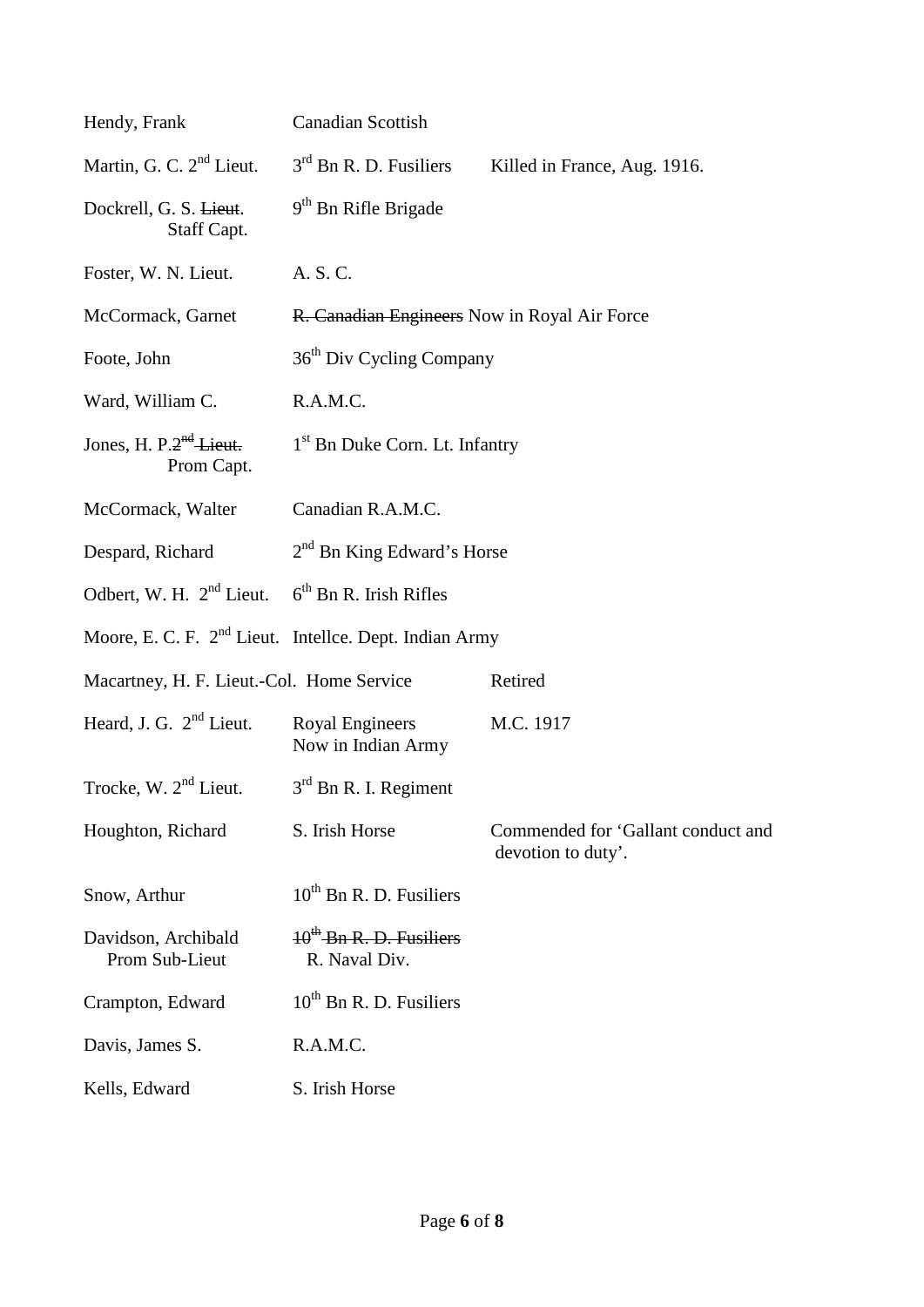## **(2nd Panel)**

| Prentice, H. J. 2 <sup>nd</sup> Lieut.                     | <b>Royal Engineers</b>                                                                      |                                             |
|------------------------------------------------------------|---------------------------------------------------------------------------------------------|---------------------------------------------|
| Prentice, W. L. 2 <sup>nd</sup> Lieut.                     | <b>Connaught Rangers</b>                                                                    | Died of wounds received in action Aug. 1917 |
| Challis, George                                            | <b>Royal Engineers</b>                                                                      |                                             |
| Row, C. Capt.                                              | A. S. C.                                                                                    |                                             |
| Bateman, G. Lieut.                                         | R.A.M.C.                                                                                    |                                             |
| Holland, Charles                                           | S. Irish Horse                                                                              |                                             |
| Martin, R. A. $2^{nd}$ Lieut $3^{rd}$ Bn R. D. Fusiliers   |                                                                                             | Killed in France August, 1917               |
| Kells, Frederick                                           | <b>Royal Engineers</b>                                                                      |                                             |
| White, C.T.B. Prom $2^{nd}$ Lieut $2^{nd}$ Bn. Life Guards |                                                                                             |                                             |
| Horsfield, Frederick J.                                    | A. S. C.                                                                                    |                                             |
| Mack, W. H. B.                                             | R. Field Artillery                                                                          |                                             |
| Bateman, E. N. Capt.                                       | Australian R.A.M.C.                                                                         |                                             |
| Heard, R. A. $2nd$ Lieut.                                  | <b>Inniskilling Fusiliers</b>                                                               | M.C. 1919                                   |
| Wells, W. G. H. Lieut.                                     | A. S. C.                                                                                    |                                             |
| Clark, Edmund R.                                           | $7th$ Bn R. D. Fusiliers                                                                    |                                             |
| Darby-Downan, H. Capt.                                     | <b>Royal Engineers</b>                                                                      |                                             |
| Strong, Herbert W.<br>Prom 2 <sup>nd</sup> Lieut           | Motor Transport A.S.C.<br>$Hth$ -Bn R.D. Fusiliers<br>North Staffordshire Regt. Indian Army |                                             |
| Wheeler, R. de C. Lieut.                                   | R.A.M.C.                                                                                    |                                             |
| Challis, John D.                                           | Royal Navy                                                                                  |                                             |
| Stanley, John H.                                           | R. D. Fusiliers                                                                             |                                             |
| Stanley, Gerald W.                                         | <b>Australian Light Horse</b>                                                               |                                             |
| Manico, E. V. 2 <sup>nd</sup> Lieut.                       | $3rd$ Bn R. I. Rifles                                                                       |                                             |
| Dowse, R. V. Sub-Lieut.                                    | Surg.Prob. R.N.                                                                             |                                             |